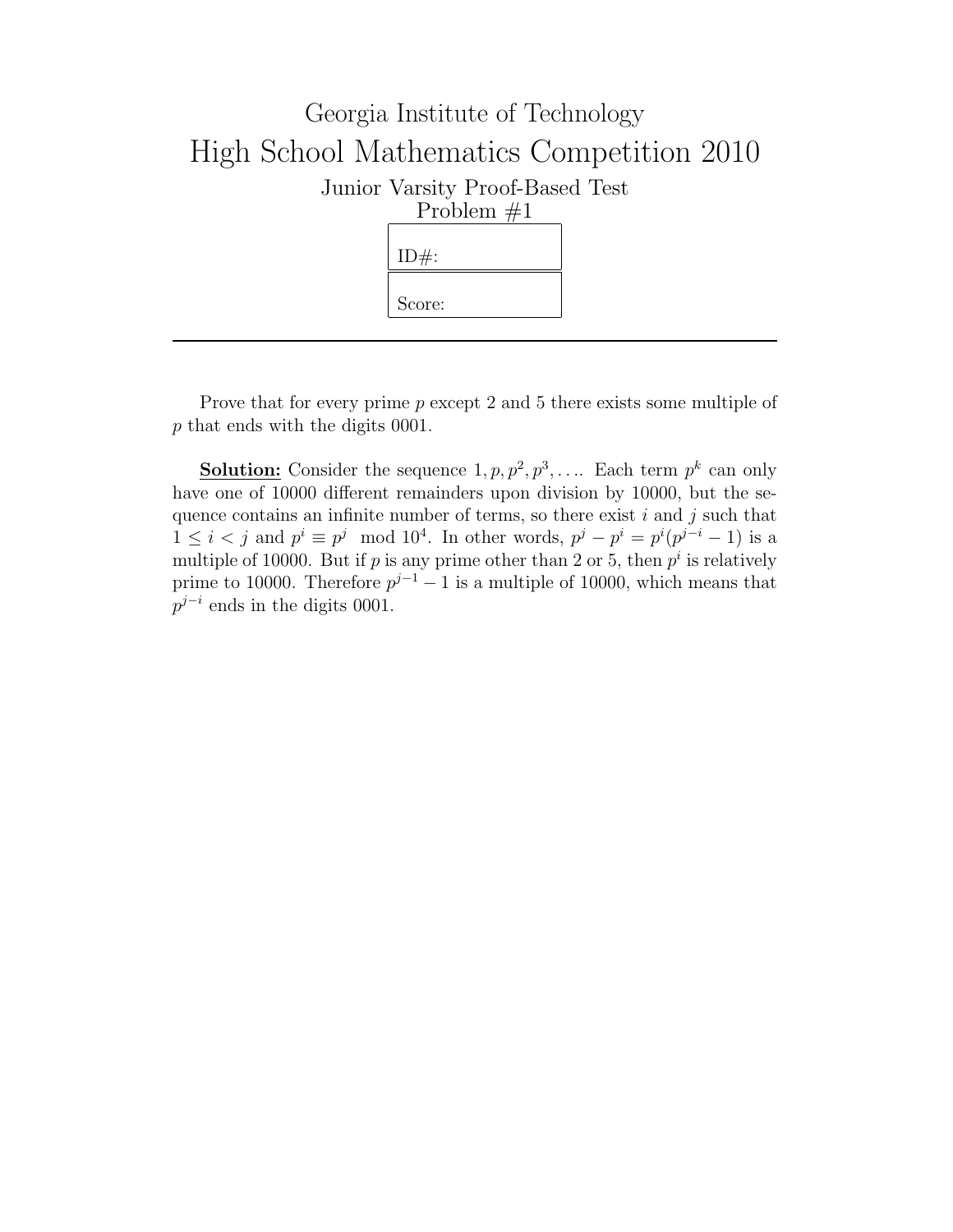

Prove that if  $P$  is any point in an equilateral triangle of height  $h$  then the sum of the perpendicular distances from  $P$  to the three sides of the triangle is equal to h.

**Solution:** Join point  $P$  to the vertices of the triangle. This creates three triangular regions. Consider the area of each triangle. The formula for the area of a triangle is  $\frac{1}{2}bh$ . Notice that the base of these three triangles is the same as the base of the entire triangle, which also has an area of  $\frac{1}{2}bh$ . Since the area of the sum of the smaller triangles is the same as the entire triangle, the sum of the heights (i.e. perpendicular distances) must be equal to  $h$ . This completes the proof.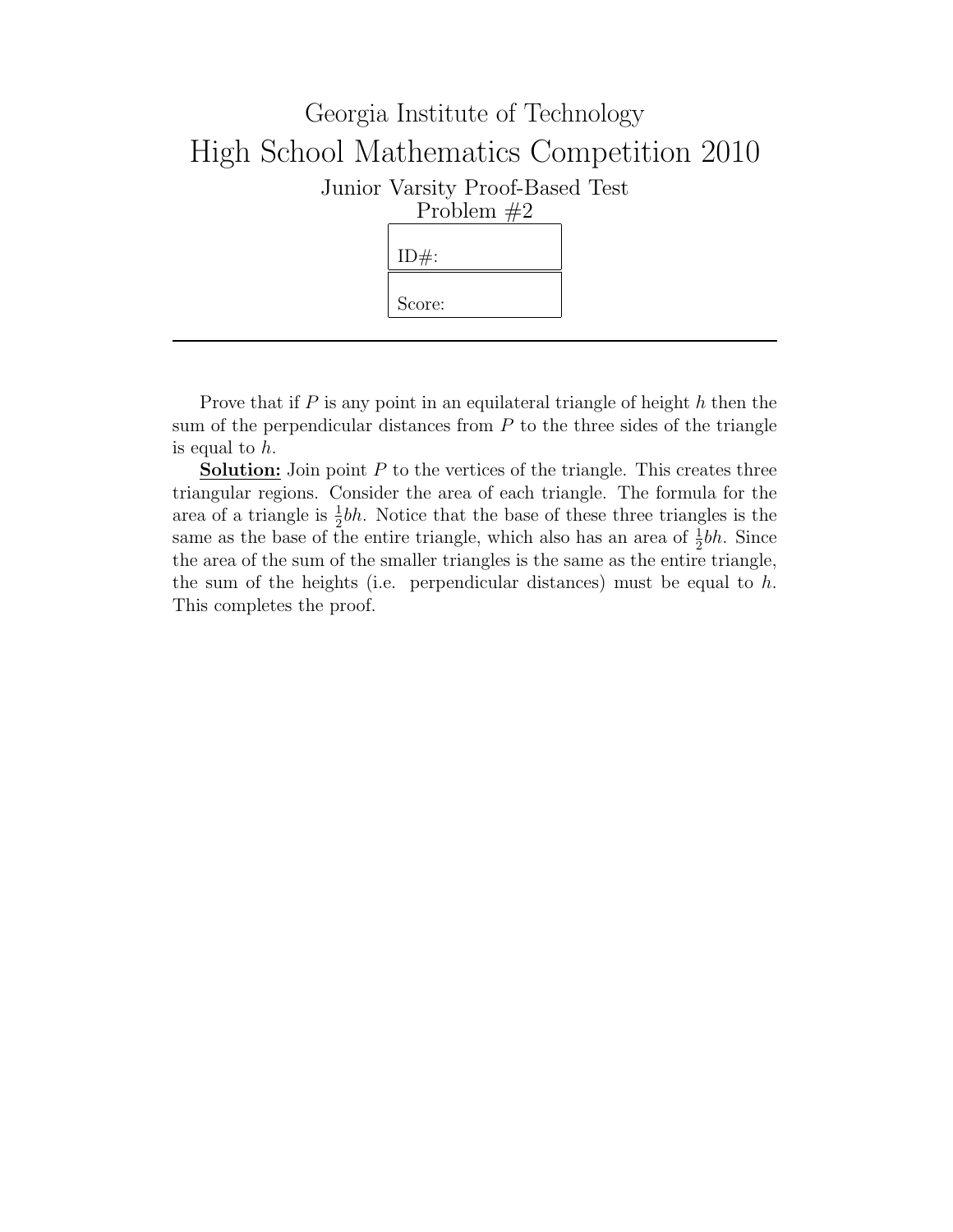

The points of a plane are colored three colors. Show there exist two points with distance one that both have the same color.

Solution: Let the colors be black, white and red. Suppose that any two points with distance one have different colors. Choose any red point  $r$  and assign to it the figure below. One of the two points  $b$  and  $w$  must be white and the other black. Hence, the point  $r'$  must be red. Notice that if we rotate the figure about  $r$  we get a circle of red points  $r'$ . This circle contains a chord of length 1, a contradiction.



Figure 1: The figure.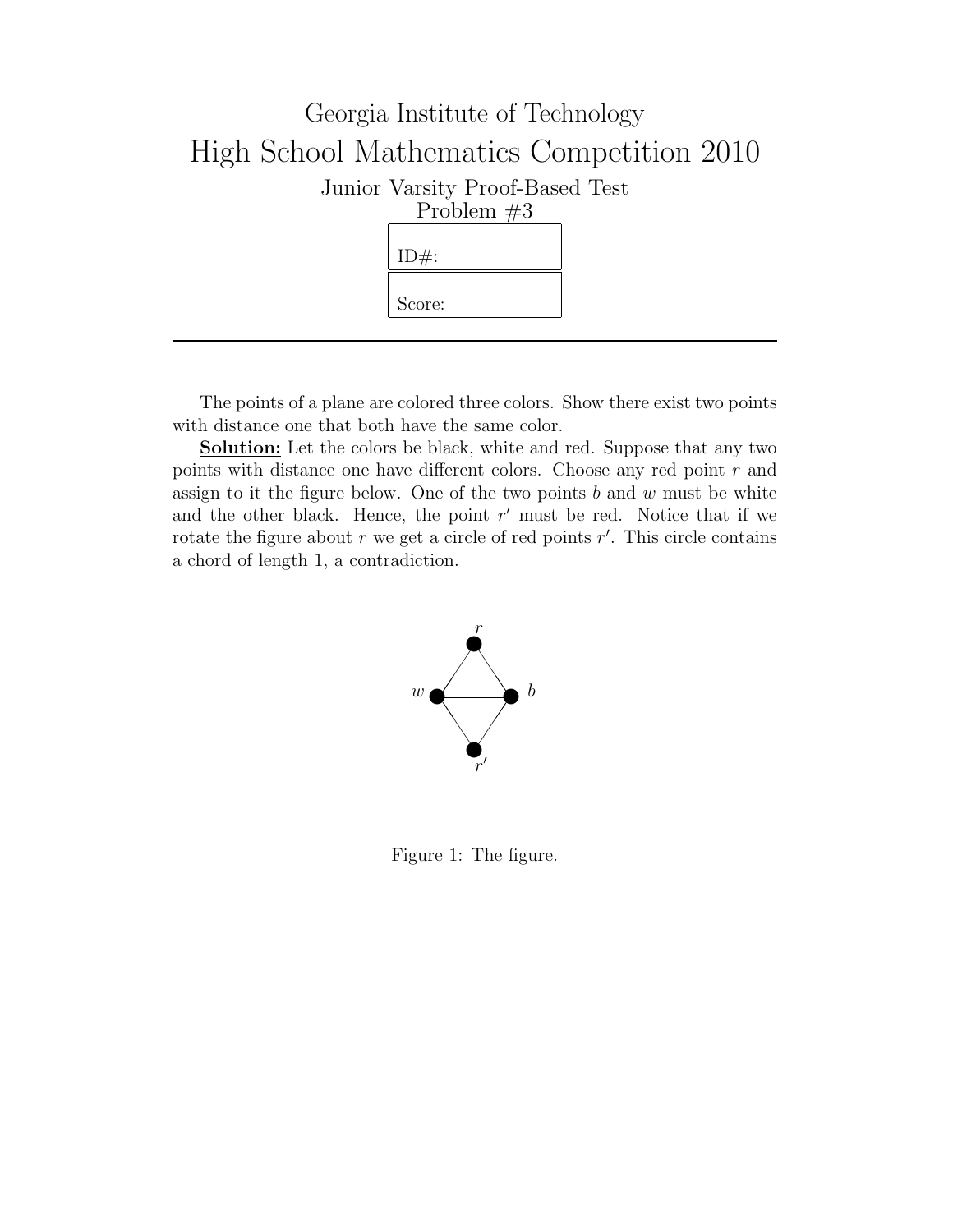

Show that if  $n$  is a positive integer then

$$
1 + \frac{1}{\sqrt{2}} + \frac{1}{\sqrt{3}} + \dots + \frac{1}{\sqrt{n}} < 2\sqrt{n}
$$

**<u>Solution:</u>** We will prove this using induction. We first prove the case  $n = 1$  (base case). Here  $1 < 2\sqrt{1} = 2$ . Now suppose that the inequality holds for some integer  $k$ . So,

$$
1 + \frac{1}{\sqrt{2}} + \frac{1}{\sqrt{3}} + \dots + \frac{1}{\sqrt{k}} < 2\sqrt{k}
$$

We will show that it holds for  $n = k + 1$ . So from our assumption, we have

$$
1 + \frac{1}{\sqrt{2}} + \frac{1}{\sqrt{3}} + \cdots + \frac{1}{\sqrt{k}} + \frac{1}{\sqrt{k+1}} < 2\sqrt{k} + \frac{1}{\sqrt{k+1}}
$$

As a result, it suffices to show that  $2\sqrt{k} + \frac{1}{\sqrt{k+1}} < 2$ √  $k+1$ . If we multiply both sides by  $\sqrt{k+1}$ , we get  $2\sqrt{k(k+1)} + 1 < 2(k+1) = 2k + 2$ . This both sides by  $\sqrt{k+1}$ , we get  $2\sqrt{k(k+1)} + 1 < 2(k+1) = 2k + 2$ . This<br>simplifies to  $2\sqrt{k(k+1)} < 2k+1$ . Squaring both sides gives  $4(k(k+1)) <$  $4k^2 + 4k + 1$ . This inequality is true. As all our steps were reversible, we  $4k^2 + 4k + 1$ . This inequality is true. As all our steps were reversible, we have that the inequality  $2\sqrt{k} + \frac{1}{\sqrt{k+1}} < 2\sqrt{k+1}$  is true and this proves our induction.